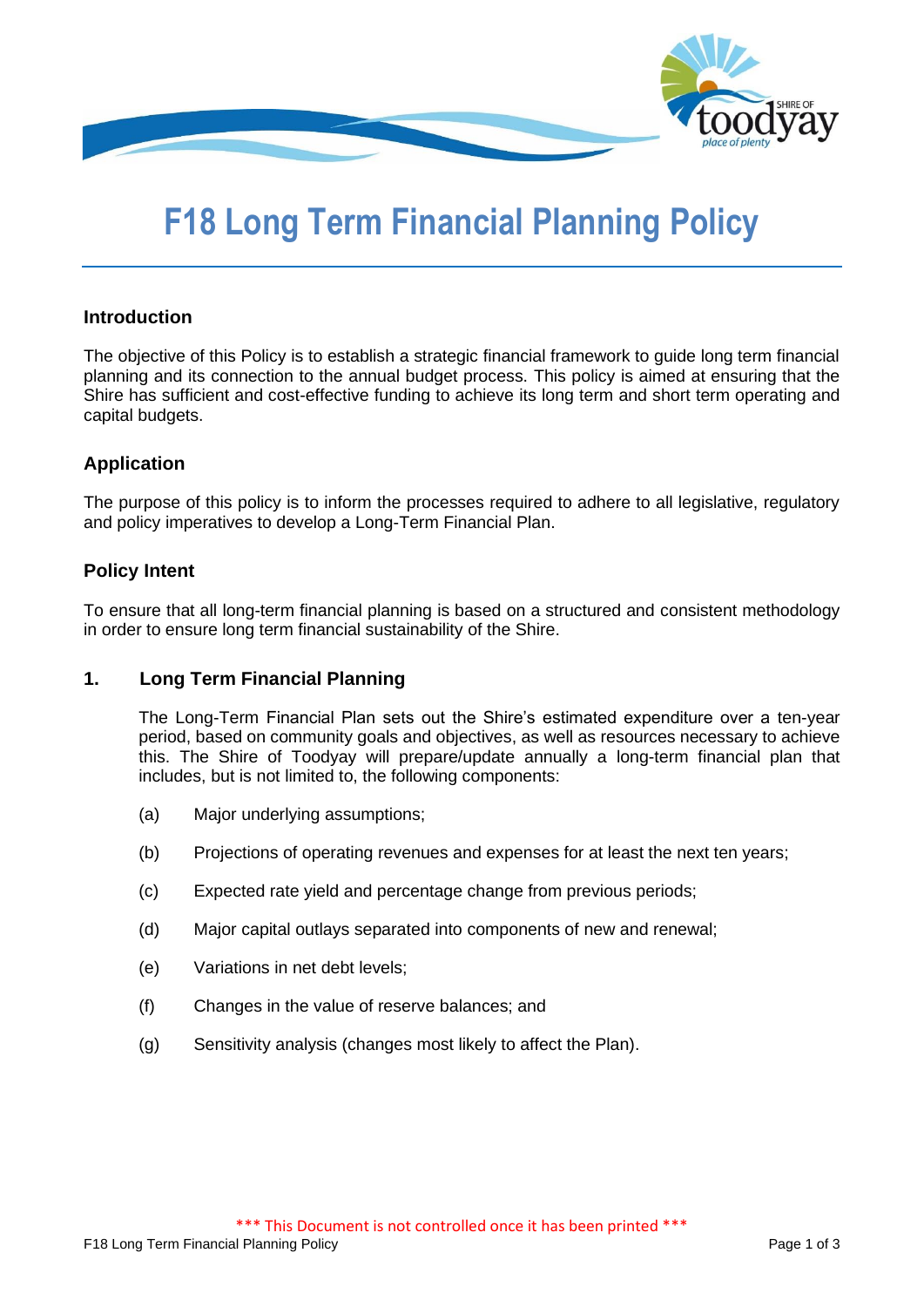Every two/three years, the Shire will include, as a component of the Long-Term Financial Plan, a strategic financial section which consists of at least the following:

- (a) Asset Management Planning for:
	- (i) Road infrastructure;
	- (ii) Drainage;
	- (iii) Major buildings;
	- (iv) Major leisure facilities; and
	- (v) Major commercial activities (including airport and land development).
- (b) An analysis of the impact of future changes in services levels;
- (c) An explanation of the strategic financial direction and rationale underpinning the Plan;
- (d) Details of strategic initiatives contained within the Financial Plan; and
- (e) Strategic financial parameters and targets.

## **2. Planning Principles**

Long Term Financial Planning is based on the following principles:

- (a) Future financial viability of the Shire;
- (b) Optimal revenue collection, taking into consideration the socio-economic environment;
- (c) Optimal utilisation of grant funding;
- (d) Continuous improvement and expansion in the quality of service delivery;
- (e) Ensuring asset management is sustainable; and
- (f) Borrowing only for substantial long-term assets at affordable levels.

#### **3. Informing Documents**

The Long-Term Financial Plan shall be complied using the following informing documents:

- (a) Community Strategic Plan;
- (b) Corporate Business Plan;
- (c) Asset Management Plans;
- (d) Workforce Plan; and
- (e) Annual Budget.